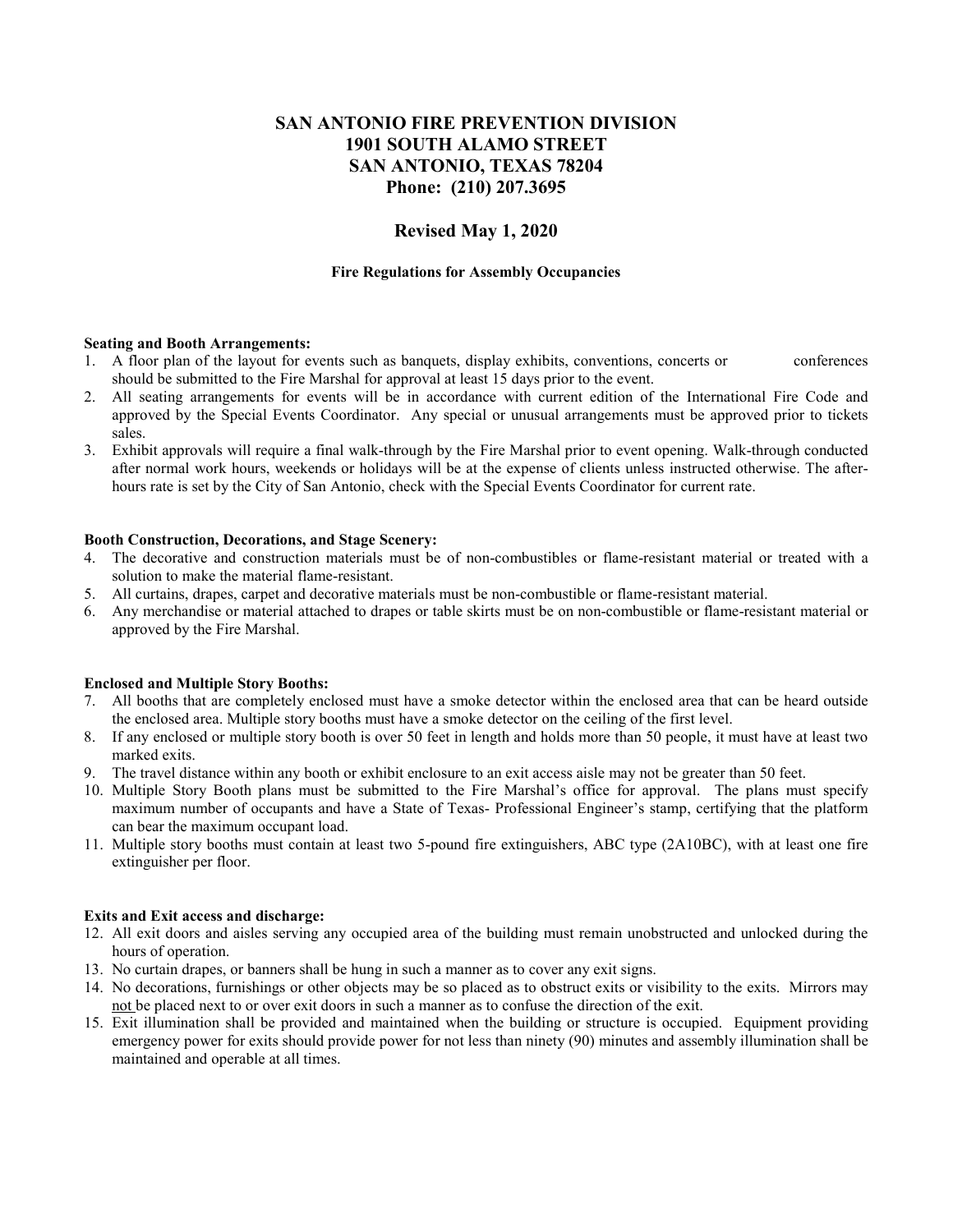### **Open Flames, Compressed Gases, Explosives and Lasers:**

- 16. The following items may not be used without prior approval of the Fire Marshal.
	- A. Use display or storage of LPG (Propane or Butane)
	- B. Flammable Liquids of Gas
	- C. Barbeque Grills
	- D. Straw, sawdust, or wood shavings
	- E. Welding or cutting equipment for demonstration purposes
	- F. Gas fired appliances for demonstrations or cooking purposes
	- G. Salamander stoves for demonstrations or cooking purposes
	- H. Lit candles and lanterns for demonstration purposes
	- I. No Class B or C Fireworks of any type are allowed without a permit issued by the Fire Marshal's office
	- J. Hazers/Fog Machines
- 17. The use of open flames, burning or smoke-emitting materials as part of an act, display or show is prohibited, unless approved by the Fire Marshal.

### **Cooking and Cooking Appliances:**

- 18. Cooking is permitted on a limited basis.
	- **A minimum of one (1) 2A10BC fire extinguisher is required in each area where cooking or heating is taking place.**
	- Small electric cook-tops, ovens and skillets will be allowed for warming.
	- When deep fat fryers are permitted, a Class K fire extinguisher shall be provided.
- 19. Cooking appliances must be placed on non-combustibles surface materials and may not be located within two feet of any combustible materials.
- 20. All cooking using grease or cooking oils may require splatter shields or lids to protect other employees or the public attending the function from being burned.

### **Electrical Equipment:**

- 21. Electrical equipment must be installed, operated and maintained in a manner that does not create a hazard to life or property and approved by the City Electrical Inspector.
- 22. All extension cords extending across an aisle or in the path of travel must be secured/covered to avoid tripping anyone walking across the area.

### **Vehicles: This includes all vehicles (e.g.: Cars, Trucks, Semis, Busses, RVs, Boats, Motorcycles, ATVs, Quad Runners, Jet Skis, etc.).**

- 23. Vehicles. Liquid-fueled or gaseous-fueled vehicles, boats or other motorcraft shall not be located indoors except as follows:
	- Batteries are disconnected except where the Fire Code Official requires that the batteries remain connected to maintain safety features.
	- Fuel in fuel tanks does not exceed one-quarter tank or 5 gallons (whichever is least).
	- Fuel tanks and fill openings are closed and sealed to prevent tampering.
	- Vehicles, boats or other motorcraft equipment are not fueled or defueled within the building. (2018 IFC, Section 314.4)
		- A. Vehicle operation is limited to brief parade type display specifically approved by the Fire Marshal.
		- B. A floor plan of the display area must be submitted at least 15 days prior to move-in for the Fire Marshal's approved
		- C. Keys to the vehicle shall remain at the exhibit area, so the vehicle can be removed in case of emergency.
		- D. Show vehicles with LPG tanks shall not be permitted inside the exhibit area without prior approval from the Fire Marshal.
- 24. No vehicle shall be parked in designated fire lanes.
- 25. All vehicles not on display are required to be removed from the building prior to the opening of the event.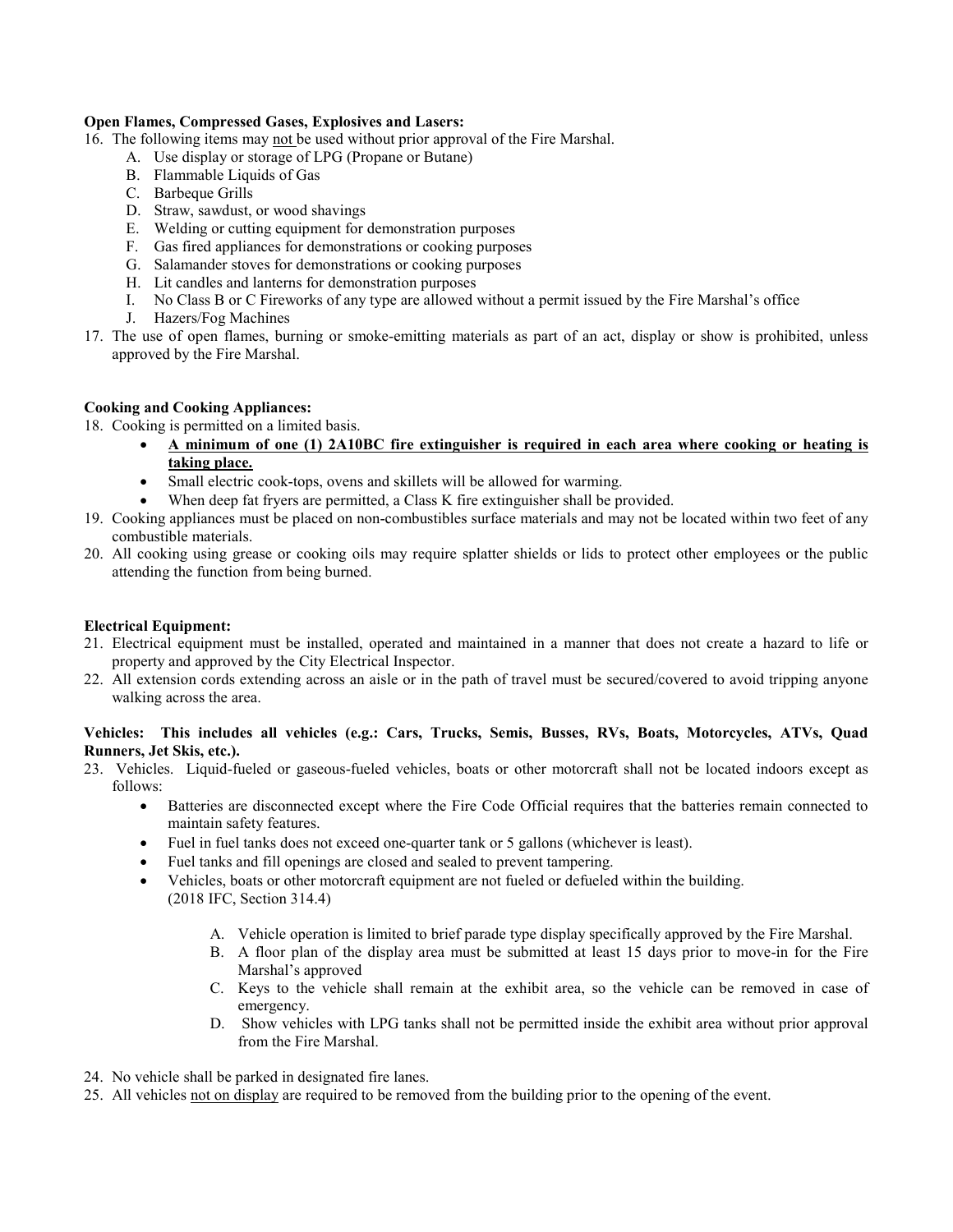#### **Tents**

- **26. Approval Required.** Tents and membrane structures used for assembly purposes having an occupant load over 50, and all other occupancies having an area in excess of 1200 square feet shall not be erected, operate or maintained for any purpose without first obtaining a permit and approval from the fire code official. (2018 IFC Amendments, Section 3103.2)
- 27. Plans drawn to scale showing size, height, location, anchoring details and certification of material flame resistance must be submitted to the Fire Marshal's office at least 15 days prior to event for approval.

#### **Hazardous Materials:**

- 28. OSHA requires that all containers of hazardous materials be labeled with the identity of the hazardous material contained therein and appropriate hazard warning.
- 29. All hazardous materials require Fire Marshal approval.
- 30. Exhibitors displaying or using hazardous chemicals must have available a Material Safety Data Sheet (MSDS) in case of spill or leakage.

#### **General Regulations:**

- 31. The use of all gas fire heating units; either portable or stationary shall meet the approval of the City Plumbing Inspector and/or the Fire Marshal.
- 32. Smoking is prohibited in all City of San Antonio buildings. Smoking policy is regulated by City Ordinances #62785, #75573, #85370 and facility regulations.
- 33. Storage for crates or freight not in use or being displayed must be arranged with the event coordinator and approved by the Fire Marshal.
- 34. Compressed gases are not allowed in the exhibit area in other than approved containers. Only one-day supply will be allowed in the display area and they must be secured.
- 35. Whenever compressed gases are used in booth or display area, a "NO SMOKING" sign must be posted.
- 36. If present, fire alarm systems and sprinkler systems must have a current inspection tag. (2018 IFC, Sections 901.6.1)
- 37. Every room or space that is assembly occupancy shall have the occupant load of the room or space posted in a conspicuous place, near the main exit or exit access doorway from the room or space. (2018 IFC, Section 1004.9)
- 38. In accordance with the International Fire Code "When, in the opinion of the *fire code official*, it is essential for public safety in a place of assembly or any place where people congregate, because of the number of persons, or the nature of the performance, exhibition, display, contest, or activity, the owner, agent, or lessee shall provide one or more fire watch personnel, as required and *approved*. Fire watch personnel shall comply with Sections 403.12.1.1 and 403.12.1.2 (2018 IFC, Section 403.1)
- **NOTICE:** If lasers will be used during an event, the technician must be registered with Texas Department of Health (Bureau of Radiation Control). To notify the Texas Department of Health, call (512) 834-6688 ext. 2251 or Fax (512) 834-6690. All pyro displays require the technicians to be licensed and certified by the Texas State Fire Marshal's office (512) 305-7932 or 305-7930. At the expense of the client, one or more Fire Marshals will be employed for these events, unless directed otherwise.